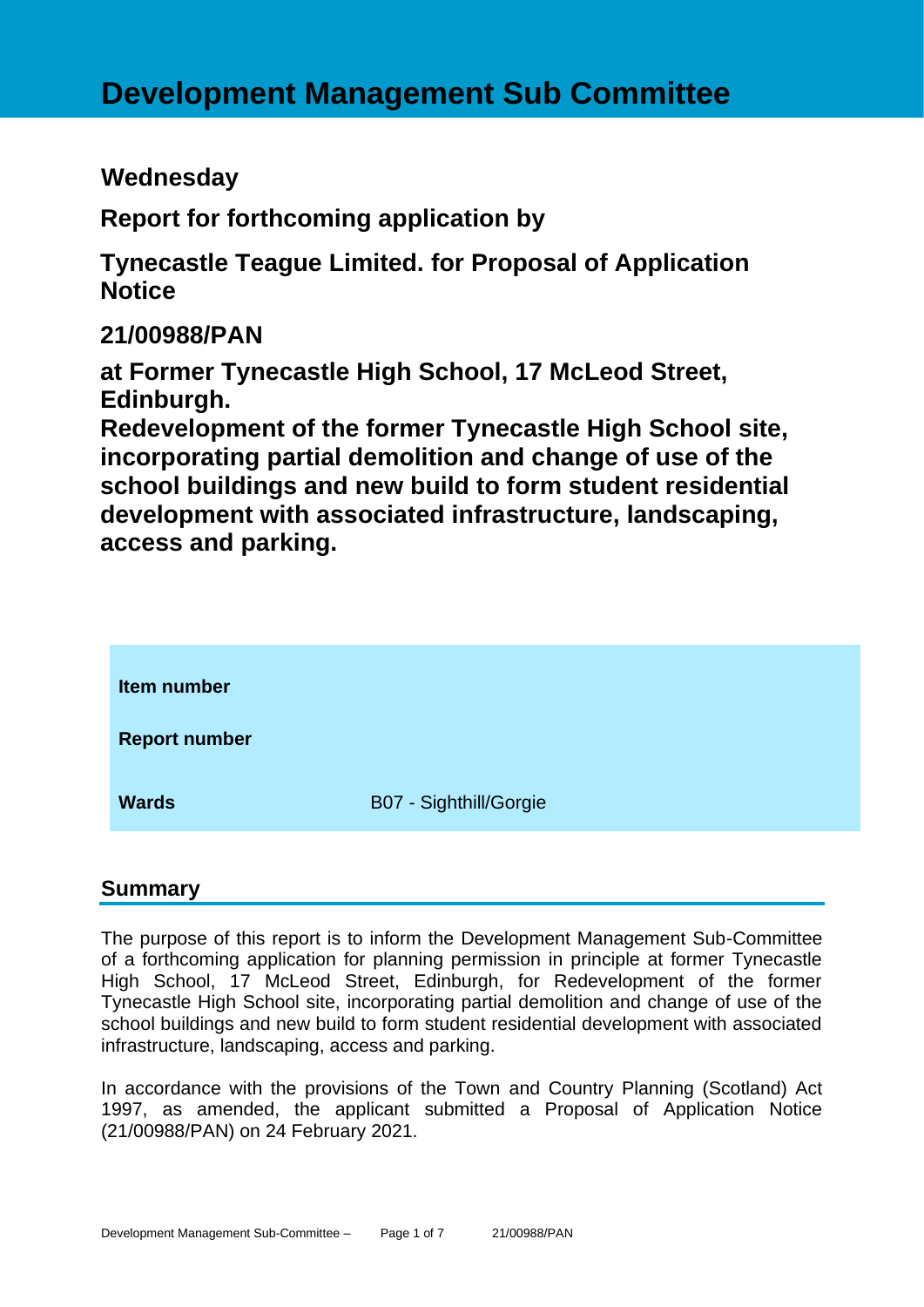**Links**

**Coalition pledges Council outcomes**

**Single Outcome Agreement**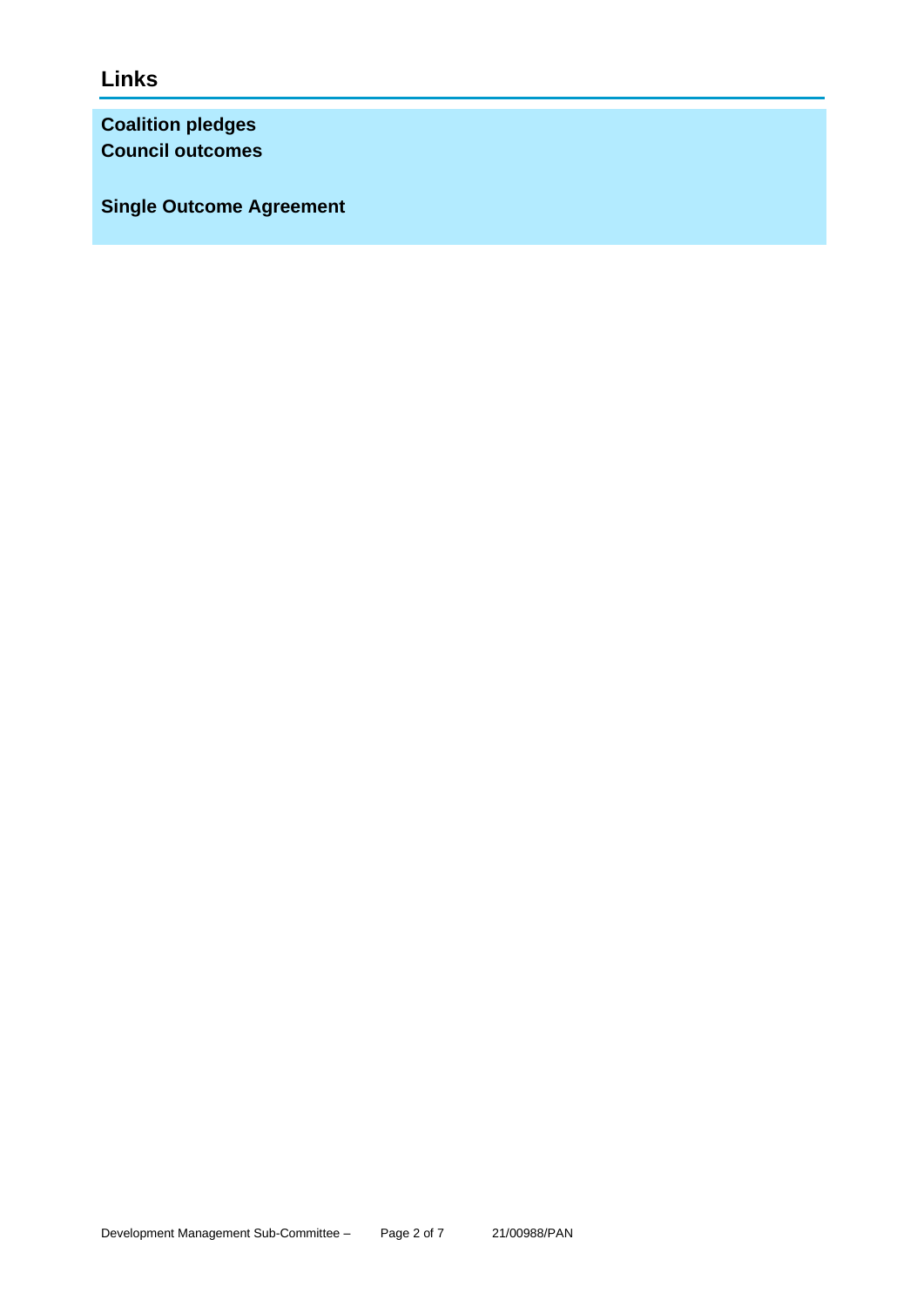# **Recommendations**

**1.1** It is recommended that the Committee notes the key issues at this stage and advises of any other issues.

## **Background**

#### **2.1 Site description**

The application site is the former Tynecastle High School Site. It is bound to the north by the Western Approach Road, to the east by the North British Distillery and to the south by Tynecastle Park football stadium. To the east of the site lies a residential development of flats with the new Tynecastle High School beyond.

The site is flat with built form around the boundaries. The original school buildings are distinctive category b listed buildings, LB 26950 - 9 February 1993.

The site is within the Tynecastle Development Brief dated 2004. At the time of finalising the Development Brief the Health and Safety Executive advised against housing development on the site.

#### **2.2 Site History**

A development brief was agreed in 2004 for the wider Tynecastle area.

There is no relevant planning history relating to the site.

#### Adjoining Site

17 November 2017 - application reference 16/04554/HSC was approved allowing the storage of ethanol on the North British Distillery site.

12 October 2016 - application reference 16/03823/FUL was granted for the Main Stand redevelopment and Nursery (including demolitions).

## **Main Report**

#### **3.1 Description of the Proposal**

The applicant proposes to apply for planning permission for the redevelopment of the former Tynecastle High School site. This will incorporate some partial demolition and change of use of the category B listed school buildings and some new build to form student residential development with associated infrastructure, landscaping, access and parking.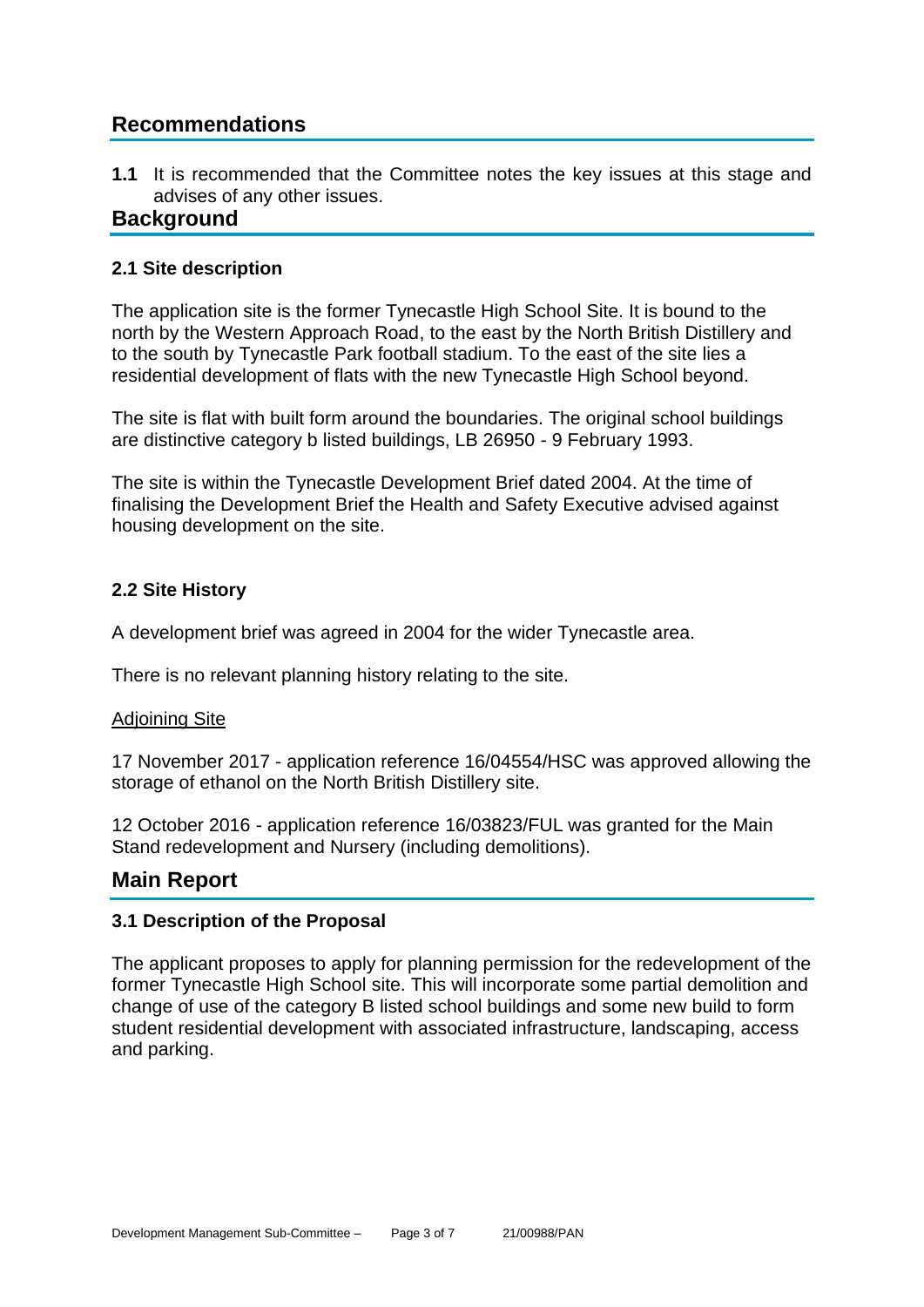#### **3.2 Key Issues**

The key considerations against which the eventual application will be assessed include whether:

a) Principle of redevelopment of the site to student housing is acceptable.

The application site is located within a wider urban area allocation within the Edinburgh Local Development Plan 2016 (LDP). The application will be assessed against the relevant policies in addition to the non-statutory guidance in respect of Student Housing.

b) The issues of Health and Safety, given the proximity of the site to neighbouring hazardous substance storage, are adequately considered.

A full consultation of risks will be carried out with the Health and Safety Executive.

c) Transport and highway safety impacts are acceptable.

The application will be supported by a Transport Assessment, the scope and study of which is still to be agreed. The proposal should make provision for car, cycle, electric and disabled vehicles as set out in the Council's Parking Standards.

A Quality Audit including safety Audit, as set out in Designing Streets is likely to be required, and contributions are likely to be required under the Council's Developer Contributions and Infrastructure Delivery Supplementary Guidance (Tram Contribution in Zone 3).

d) Neighbouring amenity is adequately protected, and a good level of residential amenity can be achieved for future occupants of the site.

The application should be supported by a Noise Assessment and possibly an Air Quality Assessment.

A Daylighting Privacy and Sunlight Assessment will be required.

e) The category B listed buildings and their setting is satisfactorily protected.

The proposal will be assessed in relation to Section 59 of the Planning (Listed Buildings and Conservation Areas) (Scotland) Act 1997. The application will be considered against Historic Environment Scotland policy document Managing Change.

As the site is predominately made up of listed buildings any development proposals should consider the terms of ENV2 - Listed Building demolition, ENV 3 - Listed Building Setting and ENV 4 - Listed Buildings Alteration and Extensions, of the Local Development Plan.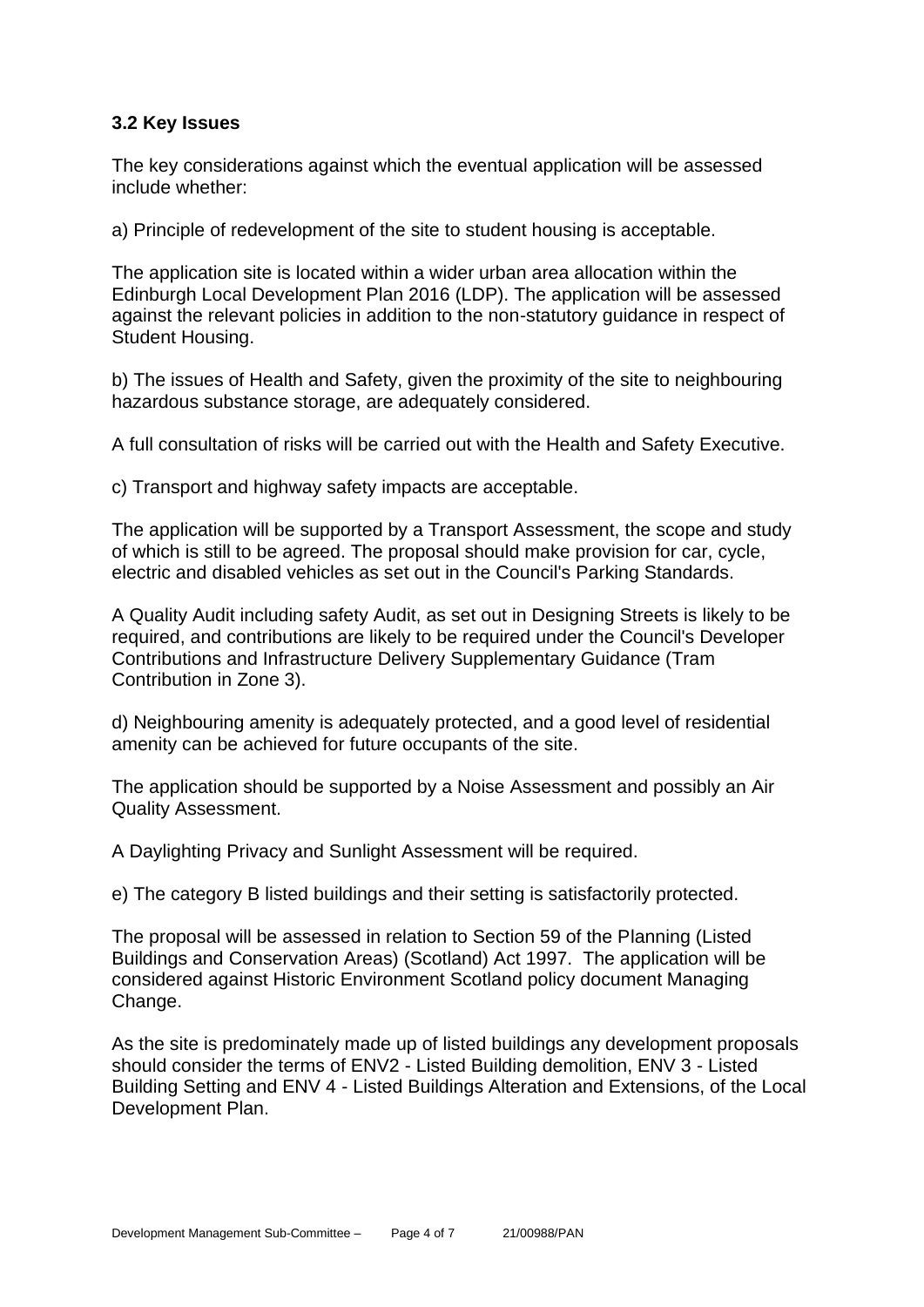f) The scale of development on the site and the proposed design and materials are acceptable.

The proposal will be assessed against relevant design policies in the Local Development Plan as well as non- statutory guidance where applicable (e.g. Edinburgh Design Guidance, Student Housing Guidance). The applicant should clearly demonstrate how the proposal's design has considered the Council's policies and guidance. A design and access statement will be required to support the planning application.

g) The proposal has acceptable impacts on infrastructure

The application will be required to make appropriate developer contributions in accordance with Edinburgh Local Development Plan Policy Del 1 Developer Contribution and Infrastructure Delivery.

#### **3.3 Assessment**

This report highlights the main issues that are likely to arise in relation to the various key considerations. This list is not exhaustive and further matters may arise when the new application is received, and consultees and the public have the opportunity to comment.

## **Financial impact**

**4.1** The forthcoming application may be subject to a legal agreement.

## **Risk, Policy, compliance and governance impact**

**5.1** Provided planning applications are determined in accordance with statutory legislation, the level of risk is low.

## **Equalities impact**

**6.1** This is a pre-application report. When a planning application is submitted it will be assessed in terms of equalities and human rights.

## **Sustainability impact**

**7.1** A sustainability statement will need to be submitted with the application.

## **Consultation and engagement**

#### **8.1 Pre-Application Process**

There is no pre-application process history.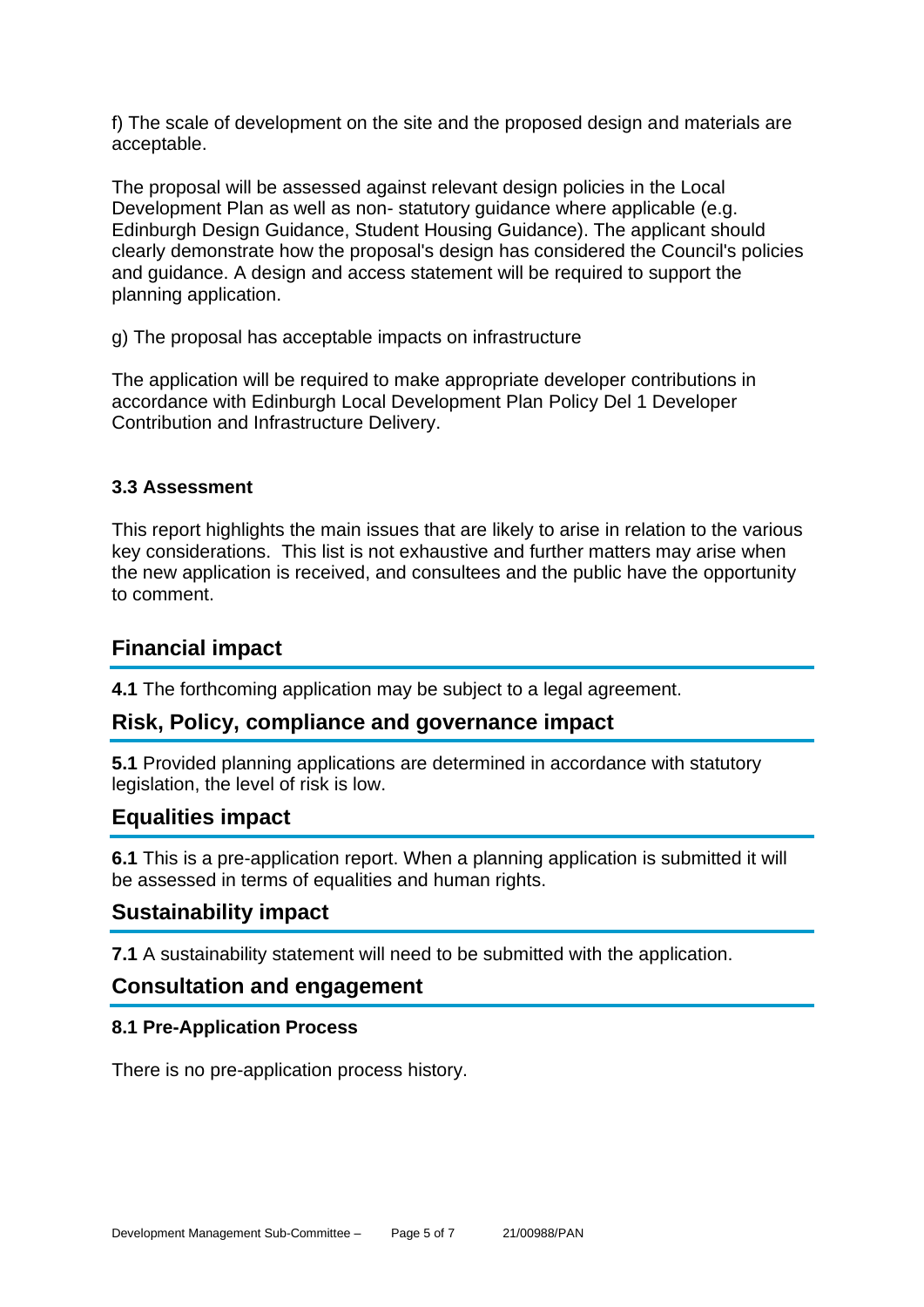#### **8.2 Publicity summary of representations and Community Council comments**

On 24 February 2021 the applicant submitted a copy of the Proposal of Application Notice (PAN) to the Gorgie and Dalry Community Council and the following councilllors;

Cllr Catherine Fullerton, Cllr Ashley Graczyk, Cllr Denis Dixon and Cllr Donald Wilson, of the submission of the PAN application.

In light of the ongoing Covid-19 situation and Scottish Government Guidance on preapplication consultation, revisions have been made to the consultation strategy.

A virtual/online event is forecast for April 2021, with details to be confirmed.

## **Background reading/external references**

- To view details of the proposal of Application Notice go to
- [Planning and Building Standards online services](https://citydev-portal.edinburgh.gov.uk/idoxpa-web/search.do?action=simple&searchType=Application)
- [Planning guidelines](http://www.edinburgh.gov.uk/planningguidelines)
- [Conservation Area Character Appraisals](http://www.edinburgh.gov.uk/characterappraisals)
- **[Edinburgh Local Development Plan](http://www.edinburgh.gov.uk/info/20164/proposed_local_development_plan/66/local_development_plan)**

**David Givan** Chief Planning Officer PLACE The City of Edinburgh Council

Contact: Jennifer Paton, Senior planning officer E-mail: jennifer.paton@edinburgh.gov.uk Tel:0131 529 6473